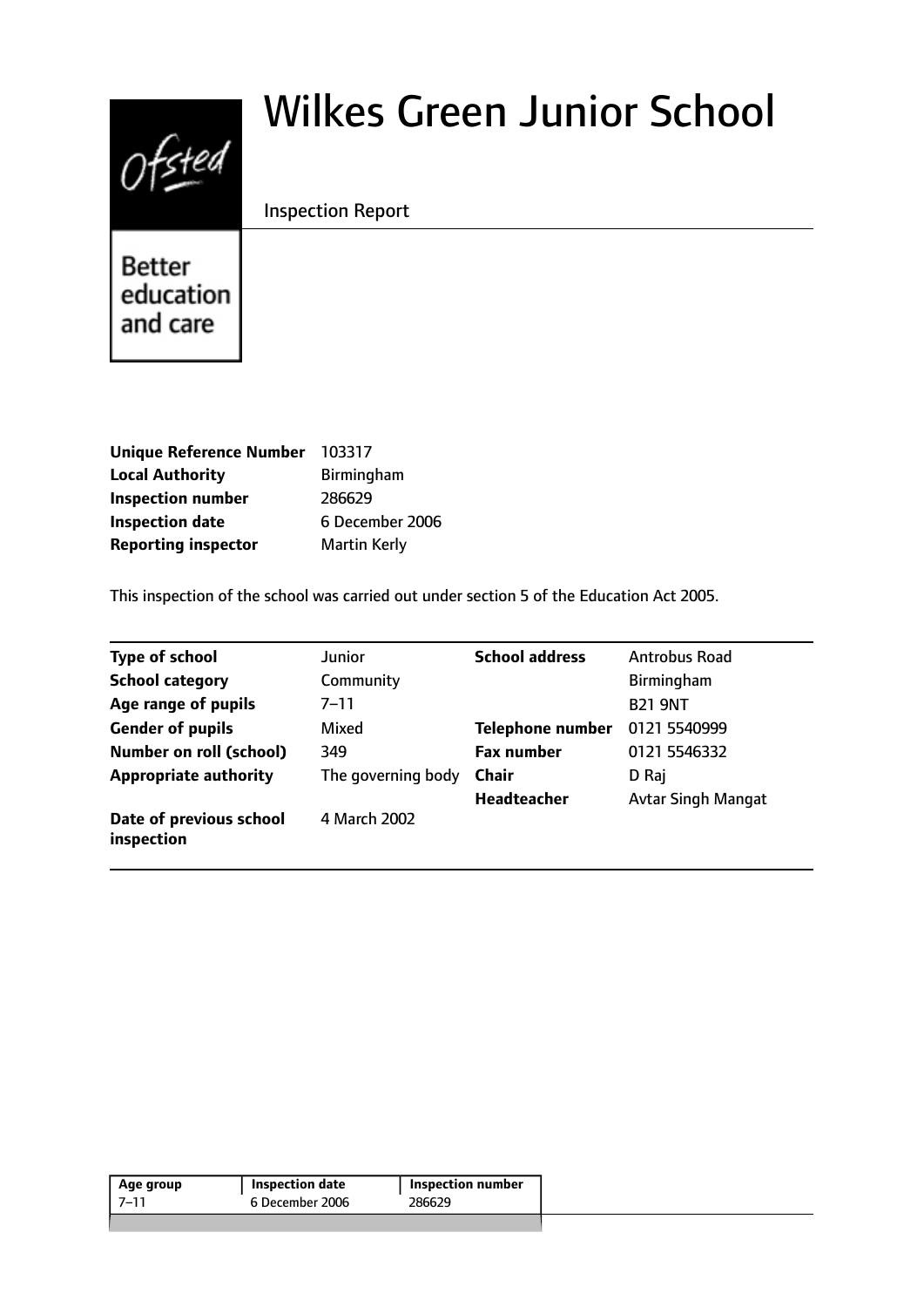© Crown copyright 2006

Website: www.ofsted.gov.uk

This document may be reproduced in whole or in part for non-commercial educational purposes, provided that the information quoted is reproduced without adaptation and the source and date of publication are stated.

Further copies of this report are obtainable from the school. Under the Education Act 2005, the school must provide a copy of this report free of charge to certain categories of people. A charge not exceeding the full cost of reproduction may be made for any other copies supplied.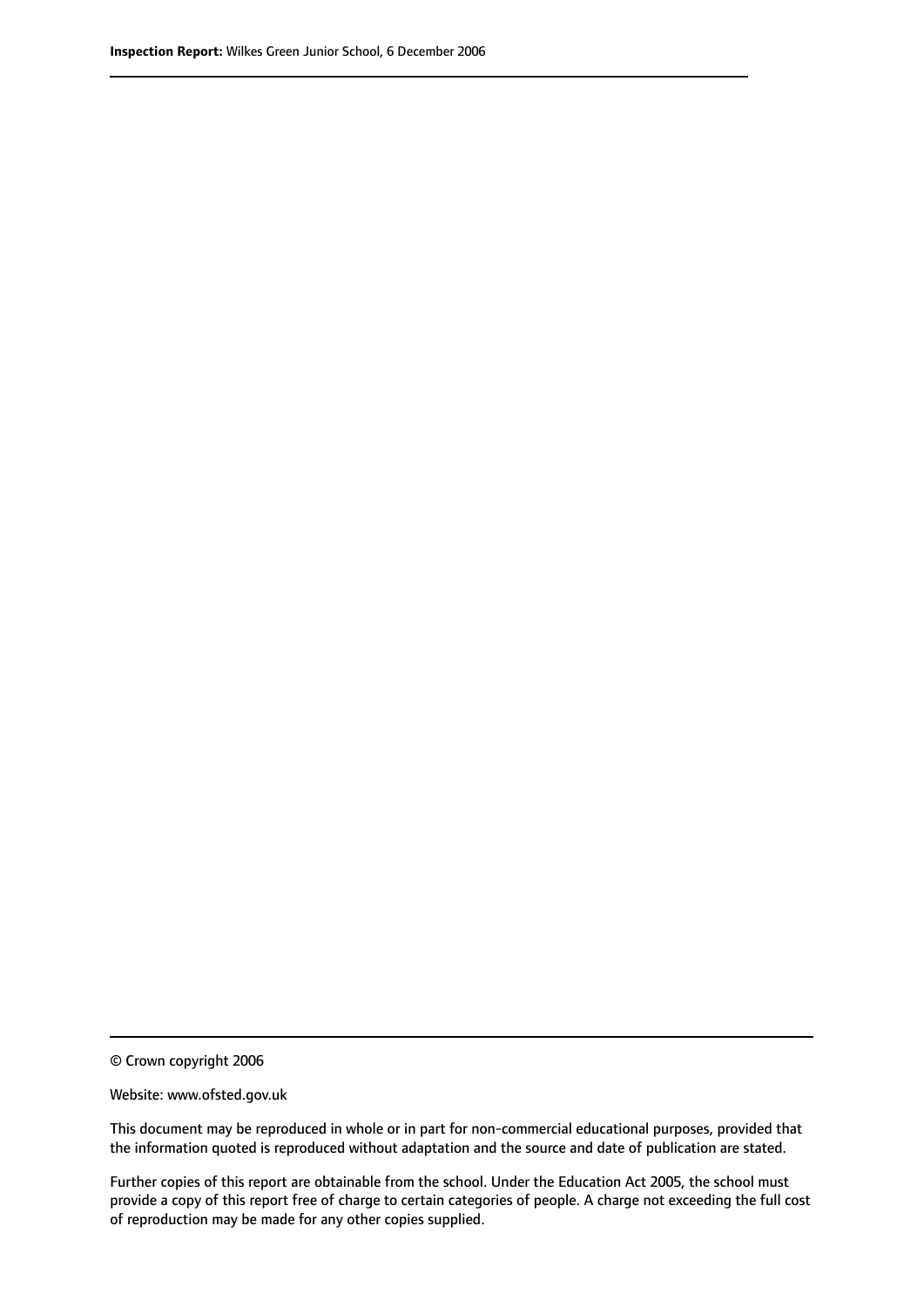# **Introduction**

The inspection was carried out by an Additional Inspector.

# **Description of the school**

The school is larger than average. The pupils come from a wide range of backgrounds but with a substantial minority from families experiencing some socio-economic disadvantage. Almost all pupils are from minority ethnic groups, with no one group being in the majority. The proportion qualifying for free school meals is more than twice the national average. More than half the pupils have a home language other than English but on entry to the school only a very small minority are at an early stage of acquiring English. The proportion of pupils with learning difficulties and physical disabilities is similar to that found nationally.

## **Key for inspection grades**

| Grade 1 | Outstanding  |
|---------|--------------|
| Grade 2 | Good         |
| Grade 3 | Satisfactory |
| Grade 4 | Inadequate   |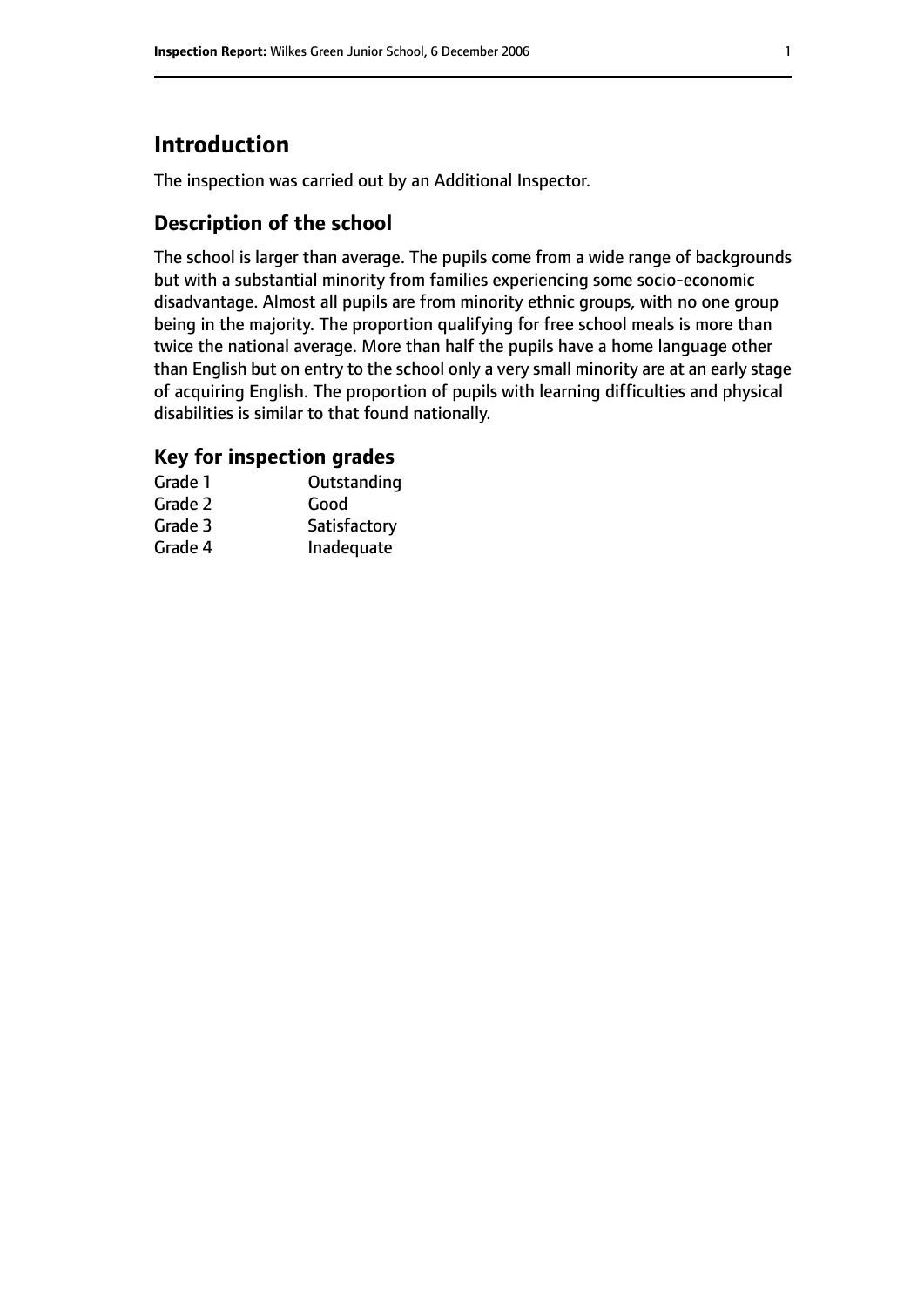# **Overall effectiveness of the school**

#### **Grade: 2**

This is a good school with some outstanding features. It provides very well for its pupils, who achieve well because expectations of them are high and they are well taught. This view is endorsed by almost all parents. The headteacher has exceptionally high expectations for pupils in relation to their personal development and their academic progress. The outstanding clarity of his vision and his very strong leadership motivate staff and pupils. Pupils' behaviour is excellent in lessons and as they move around the school. They have an exceptional understanding of their moral responsibilities. The staff teams work well together. Through their good care, guidance and support, pupils develop well both personally and academically. The excellent support provided for specific pupils with complex needs enables them to progress very well. Pupils' attainment is broadly in line with the national average on entry to the school. Achievement is good and pupils progress well so that by the end of Year 6, standards are usually above the national average, although standards in mathematics recently dipped to below average. Teaching is good and teachers plan effectively together in their year-group teams to ensure work is matched to pupils' needs. The curriculum is good and the high priority the school places on English strongly enhances pupils' learning. Similarly, the good links made between different subjects and very effective use of information and communication technology (ICT) significantly boost learning.

Leadership and management are good. The headteacher's clear vision, commitment and determination to provide a high quality environment ensure the school is successful and sustains its good reputation. One of many similar comments received by the inspector from parents was, 'I decided to send my daughter to Wilkes Green Junior School because of its good reputation in the area.' The quality and presentation of equipment and furnishings are outstanding and this is valued and respected by pupils, who take pride in their surroundings. The headteacher is supported well by an effective and experienced leadership team who are involved in comprehensive systems for monitoring the work of the school and leading new developments. However, at times the volume of information produced from monitoring is too great. Many points are being addressed simultaneously and so some of the key findings and most important priorities for development are not always identified clearly enough. Through systematically reviewing its own performance the school has a good awareness of strengths and weaknesses, although some judgements about performance are a shade too generous. It has made good progress in addressing issues identified in the last inspection and is well placed to continue to improve.

#### **What the school should do to improve further**

- Reverse the recent decline in standards in mathematics.
- Ensure the most important priorities for improvement and how they are to be developed are clearly identified from the extensive range of information produced by the school.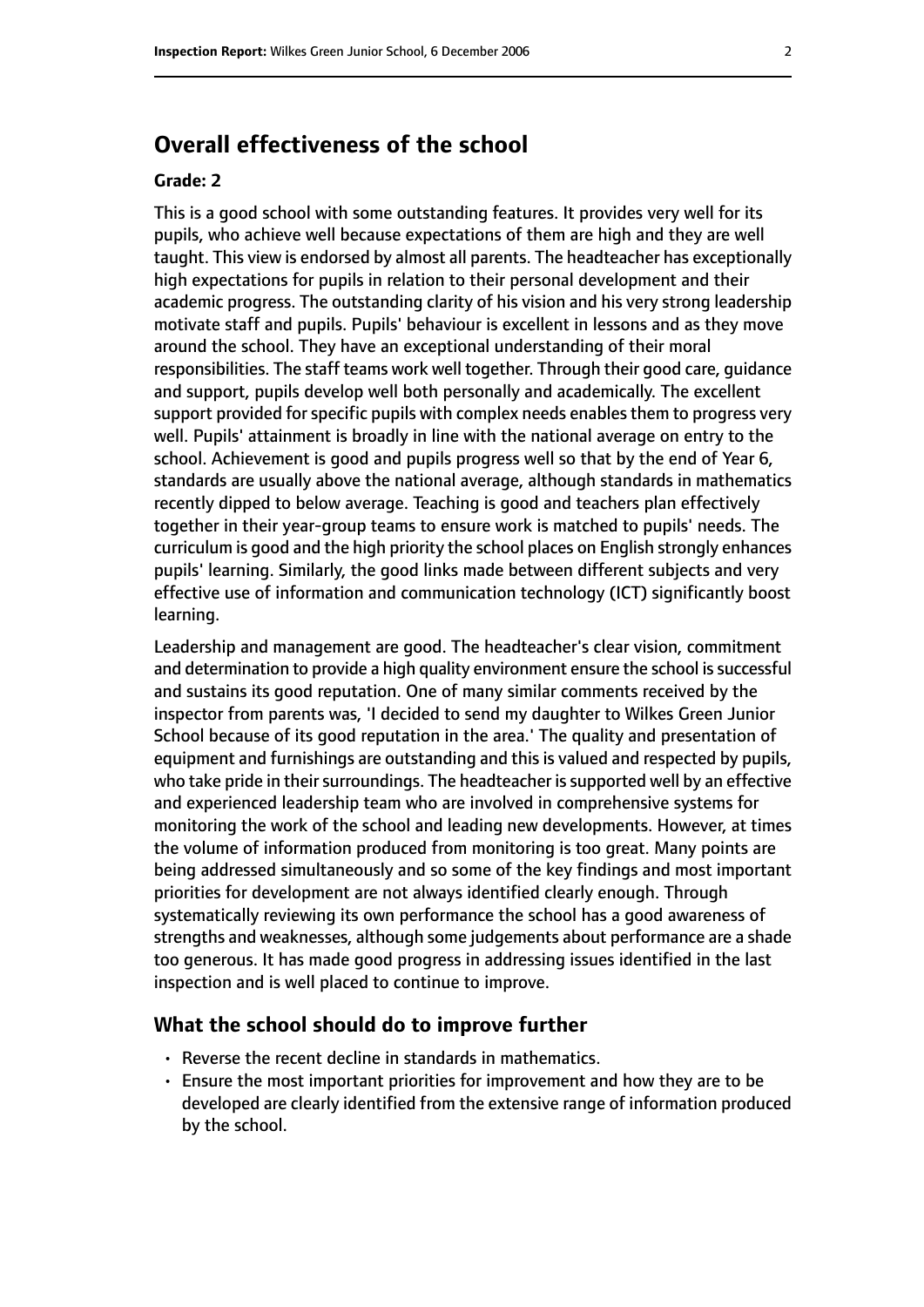# **Achievement and standards**

#### **Grade: 2**

Pupils of all abilities achieve well. The attainment of most pupils starting in Year 3 is average, but a significant minority of them attain below the expected levels, especially in reading and writing. Standards by the end of Year 6 in English, mathematics and science have been consistently above the national average in recent years. This year overall standards fell a little, and significantly so in mathematics, by a group of pupils whose attainment had been lower on entry to the school. However, a greater proportion of these same pupils reached standards higher than expected nationally for their age in English following an extensive focus on writing over the last two years. Pupils with learning difficulties, and those learning English as an additional language, achieve well and some particularly well, because their needs are diagnosed early and they are supported effectively by teachers and the large team of teaching assistants. The school sets challenging targets for pupils' performance. In 2005, the Year 6 pupils met their collective targets but in 2006 a proportion did not, especially in mathematics. Recent assessments indicate that the current Year 6 pupils are on track to achieve their targets for 2007, restoring the overall standards across the school.

# **Personal development and well-being**

#### **Grade: 2**

Within pupils' overall good spiritual, moral, social and cultural development their moral development is excellent. They are particularly thoughtful about their moral responsibilities and the consequences of their actions. They feel listened to by teachers but would like to be given more responsibility in decision making, for example, in the way the school council is formed and run and arrangements in the dining hall at lunchtime. Pupils obediently follow the school's clearly established and consistently applied rules. They enjoy school and their attendance is above average. They respond well to the many rewards and certificates presented for such things as hard work, good attendance and cooperating well with others. They have a good awareness of how to keep themselves safe and adopt healthy lifestyles but at lunchtime very few chose fruit for pudding. Pupils contribute to the community well. They play an active role within the school by taking on many jobs such as monitors or prefects and contribute generously to local charities. They are gaining a good range of basic skills needed to ensure they succeed in the future.

# **Quality of provision**

#### **Teaching and learning**

#### **Grade: 2**

The excellent management of behaviour and high expectations set by teachers contribute significantly to the positive learning ethos in lessons. Teachers plan together in year-group teams so that all pupils in parallel classes are presented with similar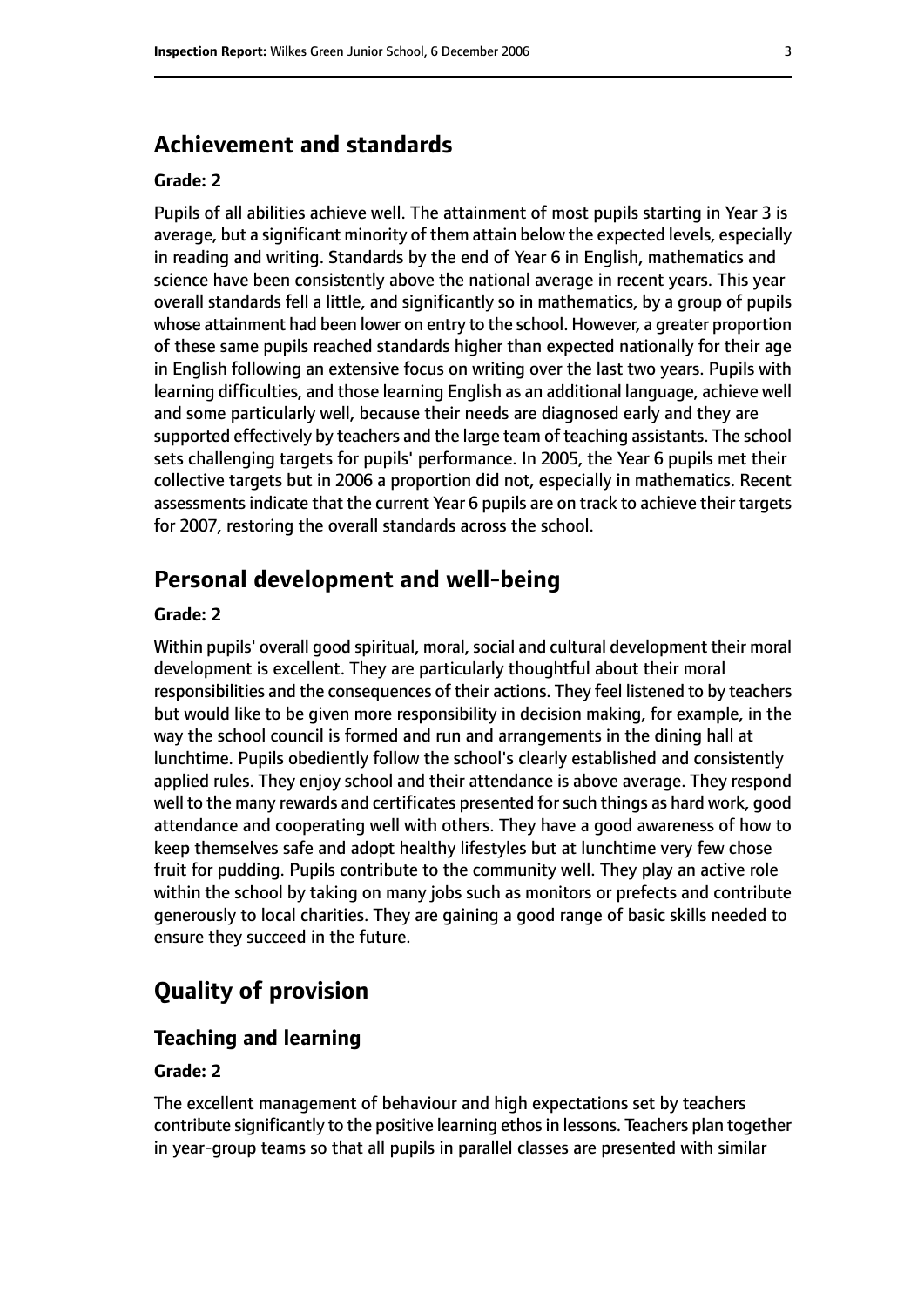experiences, and those in different ability sets for the core subjects have activities which are almost always matched to their current needs. This helps promote the good learning. Good use of their interactive whiteboards in lessons helps them in their teaching and presents clear visual images to pupils. Teachers create a stimulating learning environment in all classes and this is further enhanced by the exceptional quality of equipment, furnishings and display around the school, which even extends into the toilets. However, pupils' short-term curricular targets are not displayed around the classrooms and some pupils spoken to did not have a clear understanding about these targets, although they were recorded in their profile books. In most cases pupils' work is marked constructively with clear guidance on how they can improve. Homework is exceptionally well organised and teachers make very good use of it to strengthen pupils' learning.

#### **Curriculum and other activities**

#### **Grade: 2**

The school has made good improvements within the curriculum since the last inspection, with increased opportunities for pupils to write in other subjects and greater use made of ICT to support learning across all subjects. However, there is no clear whole-school approach to new ideas for improving the design of the curriculum. The curriculum is adapted effectively to meet the needs of pupils, for example, the provision of challenging problem-solving activities for the most able pupils. The previously established focus on English and mathematics has been extended further with the addition of short practice sessions on such things as times tables in response to gaps found in pupils' understanding. There is an extensive range of after-school clubs. Around half of the pupils in Years 5 and 6 benefit from a residential visit to enrich their learning.

#### **Care, guidance and support**

#### **Grade: 2**

The staff team work together very successfully to care for and support all the pupils. Parents with children who have complex problems are very appreciative of the support. A typical comment received from one parent was, 'I would like to take this opportunity to praise the staff and headteacher for the help and support they have shown my child and my whole family.' There is an extensive team of assistants, including two learning mentors, who provide effective support, sometimes on a one-to-one basis. A few pupils report feeling uncomfortable on the playground at lunchtime when surrounded by boisterous activity. Pupils have challenging and often very challenging targets set to help them improve. They are involved in setting them but not all pupils can remember them. The school effectively implements statutory procedures designed to ensure the safety and protection of pupils.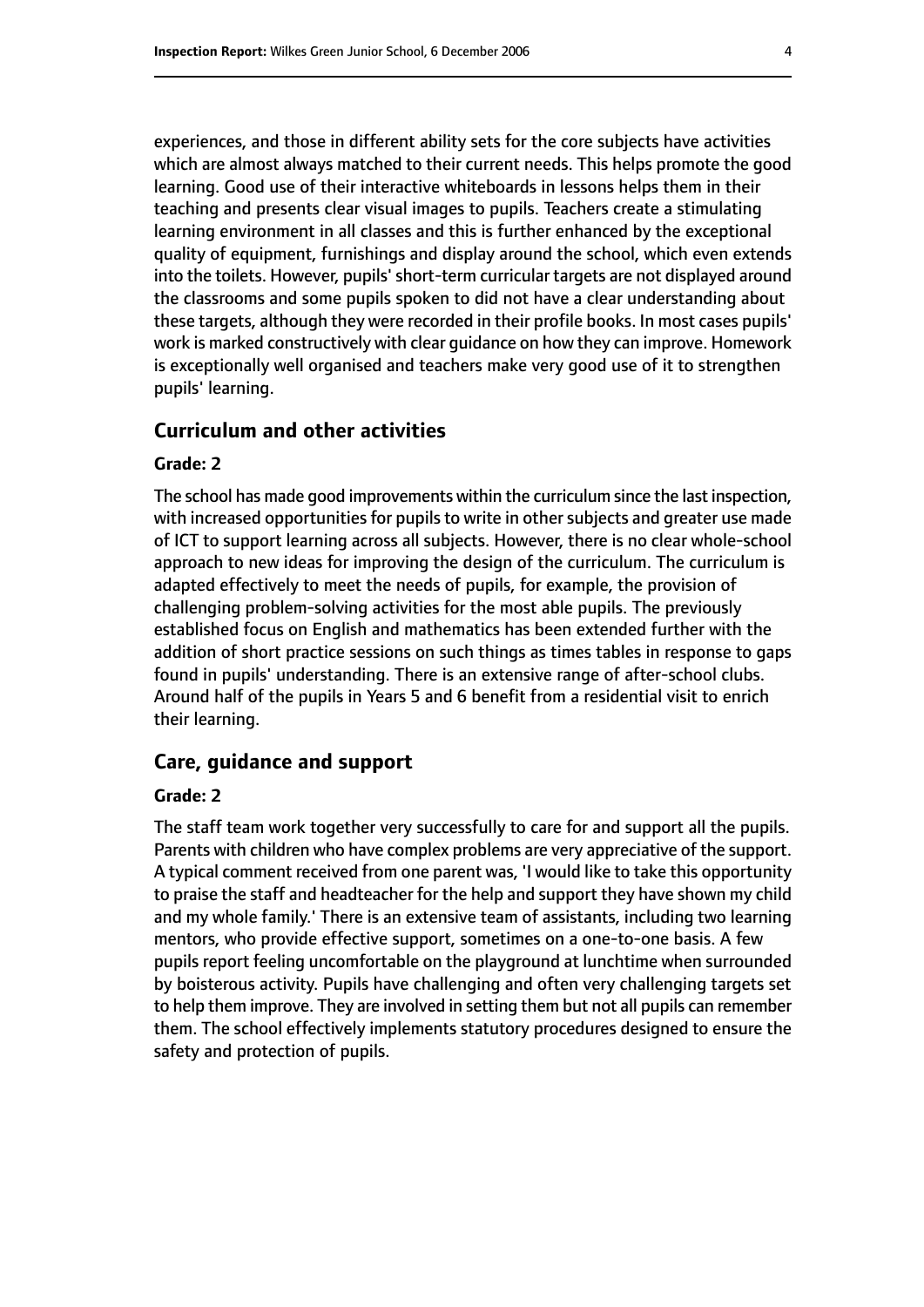## **Leadership and management**

#### **Grade: 2**

Within the overall good leadership and management the headteacher makes an outstanding contribution. He has a high profile around the school, engaging with staff and pupils, and constantly striving to raise the performance of pupils and the quality of their surroundings. The deputy headteacher and other senior managers carry out their roles well, particularly in analysing performance data and leading subject reviews. They are skilfully leading new approaches to self-evaluation designed to promote high quality teaching and learning. All staff are committed to their work and their combined attendance rates are outstanding, being close to 100 per cent over the last year. The recently renewed Investors in People status reflects the positive contribution made by all staff to the success of the school.

As part of the headteacher's striving for constant improvement there are, at times, too many development points being addressed at once. There are too many action points in the school development plan, the agenda for senior management team meetings often have many items allowing limited time for detailed discussion on each, and the headteacher's reports to governors are exceptionally long making it difficult for the reader to identify the most important points. Although the school's long-term aims are clearly established, the immediate and highest priorities are not always made clear from the extensive evidence gathered. The school is a shade over-generous in its judgements on some aspects of its performance, although it works resolutely to address any weaknesses. Governance of the school is good. The chair of governors provides strong leadership for his fellow governors and ensures that good quality support and liaison are maintained, particularly with the headteacher. The headteacher and governors do an excellent job of managing the school's finances and, in this way, ensure that high quality facilities, resources and equipment are provided to boost pupils' learning.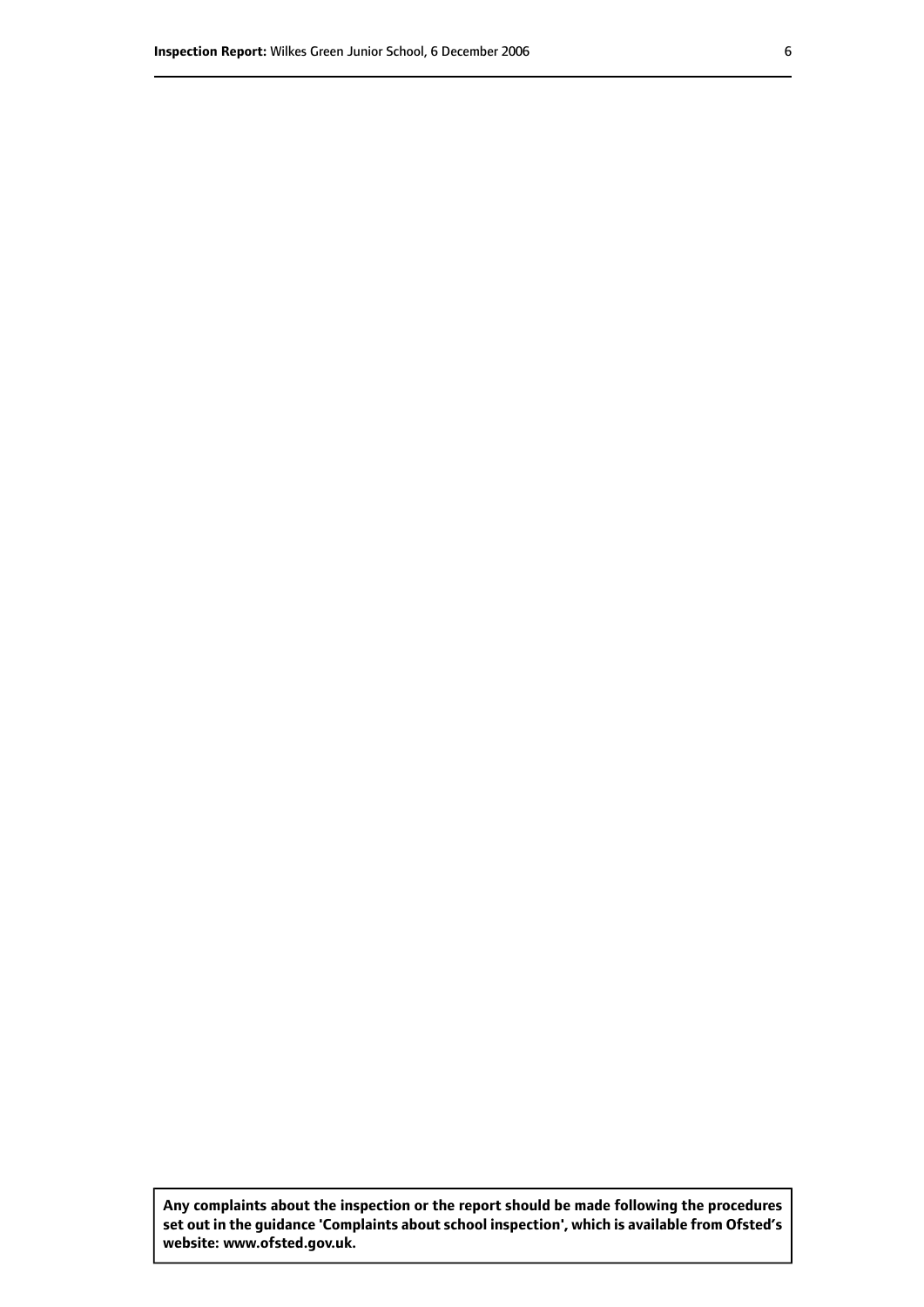# **Inspection judgements**

| $^{\dagger}$ Key to judgements: grade 1 is outstanding, grade 2 good, grade 3 satisfactory, and grade 4 | <b>School</b>  |
|---------------------------------------------------------------------------------------------------------|----------------|
| inadeauate                                                                                              | <b>Overall</b> |

# **Overall effectiveness**

| How effective, efficient and inclusive is the provision of education, integrated<br>care and any extended services in meeting the needs of learners? |     |
|------------------------------------------------------------------------------------------------------------------------------------------------------|-----|
| How well does the school work in partnership with others to promote learners'<br>well-being?                                                         |     |
| The effectiveness of the school's self-evaluation                                                                                                    |     |
| The capacity to make any necessary improvements                                                                                                      |     |
| Effective steps have been taken to promote improvement since the last<br>inspection                                                                  | Yes |

# **Achievement and standards**

| How well do learners achieve?                                                                               |  |
|-------------------------------------------------------------------------------------------------------------|--|
| The standards <sup>1</sup> reached by learners                                                              |  |
| How well learners make progress, taking account of any significant variations between<br>groups of learners |  |
| How well learners with learning difficulties and disabilities make progress                                 |  |

# **Personal development and well-being**

| How good is the overall personal development and well-being of the<br>learners?                                  |  |
|------------------------------------------------------------------------------------------------------------------|--|
| The extent of learners' spiritual, moral, social and cultural development                                        |  |
| The behaviour of learners                                                                                        |  |
| The attendance of learners                                                                                       |  |
| How well learners enjoy their education                                                                          |  |
| The extent to which learners adopt safe practices                                                                |  |
| The extent to which learners adopt healthy lifestyles                                                            |  |
| The extent to which learners make a positive contribution to the community                                       |  |
| How well learners develop workplace and other skills that will contribute to<br>their future economic well-being |  |

# **The quality of provision**

| How effective are teaching and learning in meeting the full range of the<br>learners' needs?            |  |
|---------------------------------------------------------------------------------------------------------|--|
| How well do the curriculum and other activities meet the range of needs  <br>and interests of learners? |  |
| How well are learners cared for, guided and supported?                                                  |  |

 $^1$  Grade 1 - Exceptionally and consistently high; Grade 2 - Generally above average with none significantly below average; Grade 3 - Broadly average to below average; Grade 4 - Exceptionally low.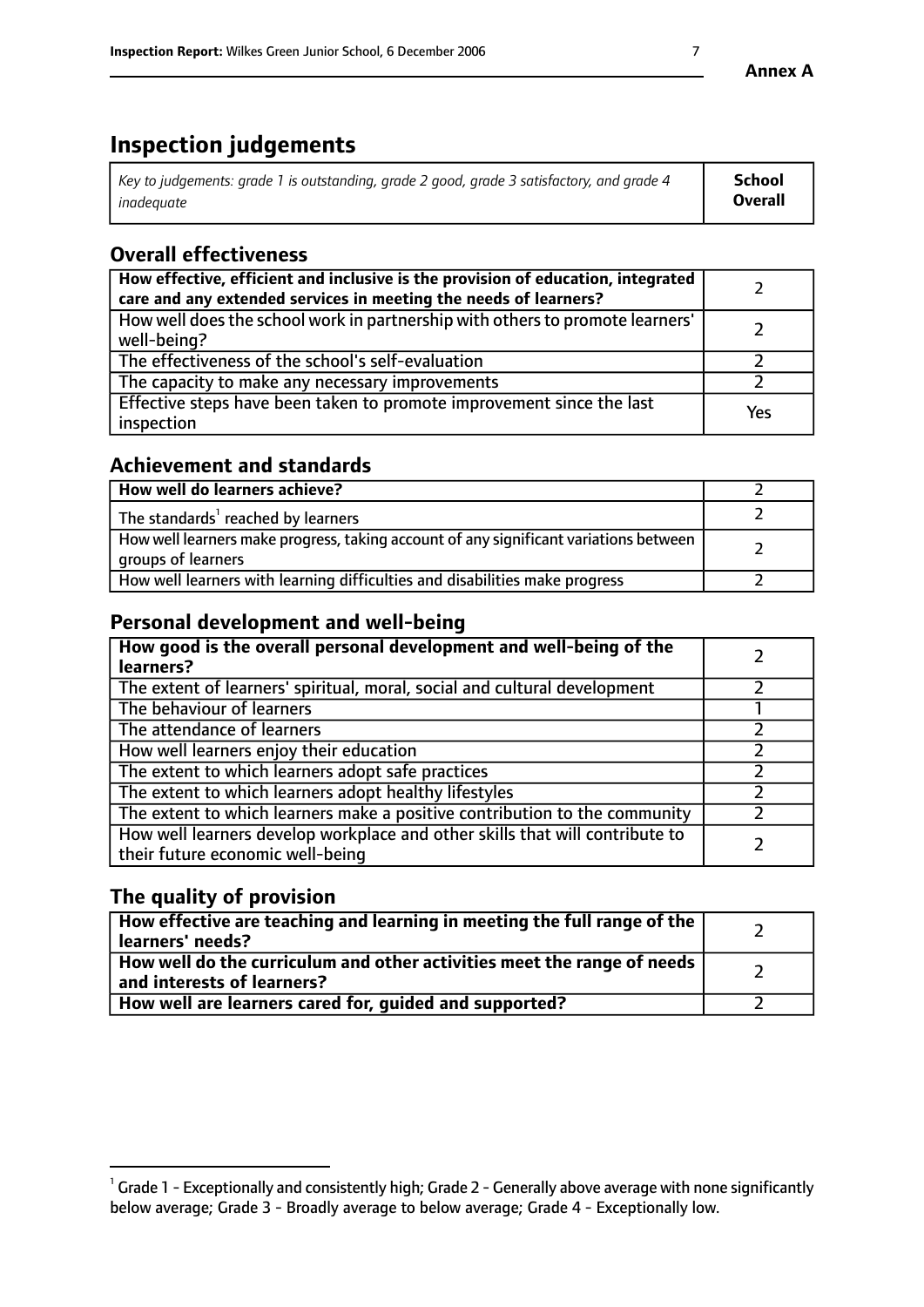# **Leadership and management**

| How effective are leadership and management in raising achievement<br>and supporting all learners?                                              |            |
|-------------------------------------------------------------------------------------------------------------------------------------------------|------------|
| How effectively leaders and managers at all levels set clear direction leading<br>to improvement and promote high quality of care and education |            |
| How effectively performance is monitored, evaluated and improved to meet<br>challenging targets                                                 |            |
| How well equality of opportunity is promoted and discrimination tackled so<br>that all learners achieve as well as they can                     |            |
| How effectively and efficiently resources, including staff, are deployed to<br>achieve value for money                                          |            |
| The extent to which governors and other supervisory boards discharge their<br>responsibilities                                                  |            |
| Do procedures for safequarding learners meet current government<br>requirements?                                                                | <b>Yes</b> |
| Does this school require special measures?                                                                                                      | No         |
| Does this school require a notice to improve?                                                                                                   | No         |